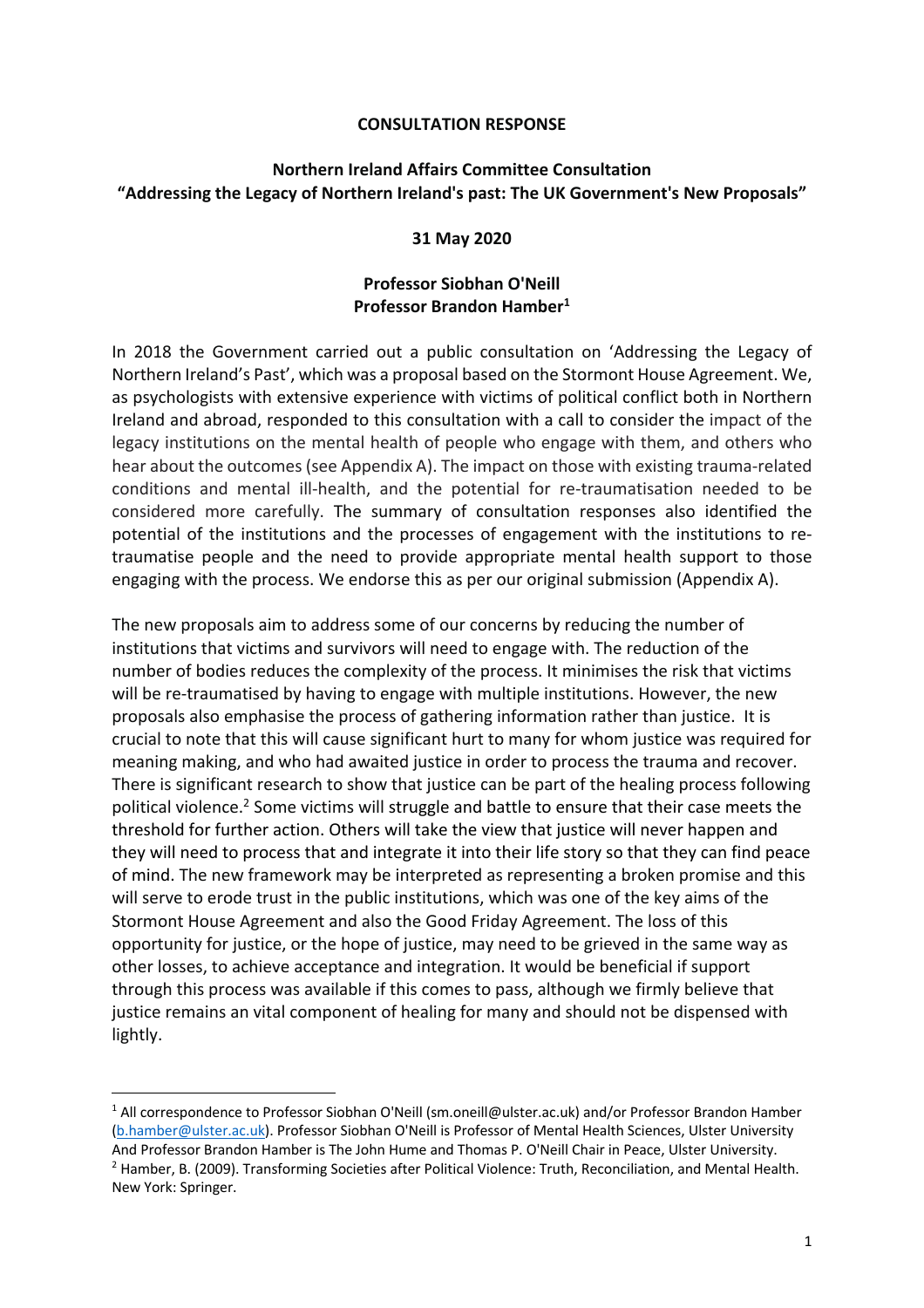Two points in the framework are also relevant to the mental health implications of the new structures. The framework refers to doing more to help individuals and society to share and understand the tragic experiences of the past. This is again a helpful point. Rituals and ways of memorialising will be required to support the process of truth recovery and adaptation. These could be experienced as glorifying violence or favouring one perspective on the events of the past, and the principles of rights and equality should be respected. Many will resist any attempt to "move on" and this is a common feature of grief. Psychologically speaking giving up on justice for those whom you cared and were killed because it appears politically or practically expedient to do so is not an option. This may make sense pragmatically for policymakers but produces massive psychological challenges for those grieving loved ones or who feel the government, and other groups in society, have caused or exacerbated their hurt in the past. The ways in which the new structures are presented needs to be carefully considered so that they are less likely to be interpreted in this way. That said, the denial of justice will be psychologically wounding for many no matter how this is attempted to be justified.

Increasing the speed at which gathering information for families and moving at a faster pace to retrieve knowledge before it is lost, is very much to be welcomed. However, victims need more information on what they might expect and plans, with dates and deadlines that need to be adhered to. This will promote trust and promote stability, so that victims and survivors have a focus and know what they might expect in the time ahead. At the same time, psychologically speaking, closing off avenues for judicial redress, such as through courts now or even sometime into the future, will undermine the perception and acceptance of all new institutions – whether such redress is practically possible or not.

Our initial response (Appendix A) highlighted two further mental health risks of the legacy structures. The first was regarding the differing definitions of victimhood that are implicit within the remit of each of the institutions. This was also a common theme of the consultation responses. If justice avenues are curtained, or the HIR removed from the original SHA proposals, this will reduce the impact of this on one level but introduce new challenges on another. First, not addressing justice questions through the legacy institutions will not reduce the intensity of debates about who is seen as a more "worthy" victim in the eyes of government or not; such debates which will move into the political and public sphere and will remain psychologically taxing for survivors. Second, the ICIR addressed cases where there has been a death as a result of the Troubles, whereas the OHA took a broader definition of victimhood, potentially including "anyone who has been touched by the Troubles" would be able to share their memories and tell their stories and have these recorded in the Archive. The OHA serves to acknowledge the subjective nature of experiences related to the conflict, and truly "acknowledging the suffering of victims and survivors" as per the goals of the institutions. The wider definition of the OHA may complement the narrow criteria of the other proposed institutions. However, there remains a need to provide definitions and boundaries on the OHA and eligibility will need to be established, and even if fairly wide criteria are used in the OHA it will not be able to meet survivor needs for truth-recovery.

The narrower definition of eligibility in the ICIR means that people and families with other types of experiences are excluded. The result of this remains that losing a relative could be seen as "worthy" of truth-recovery but being profoundly tortured or disabled by the conflict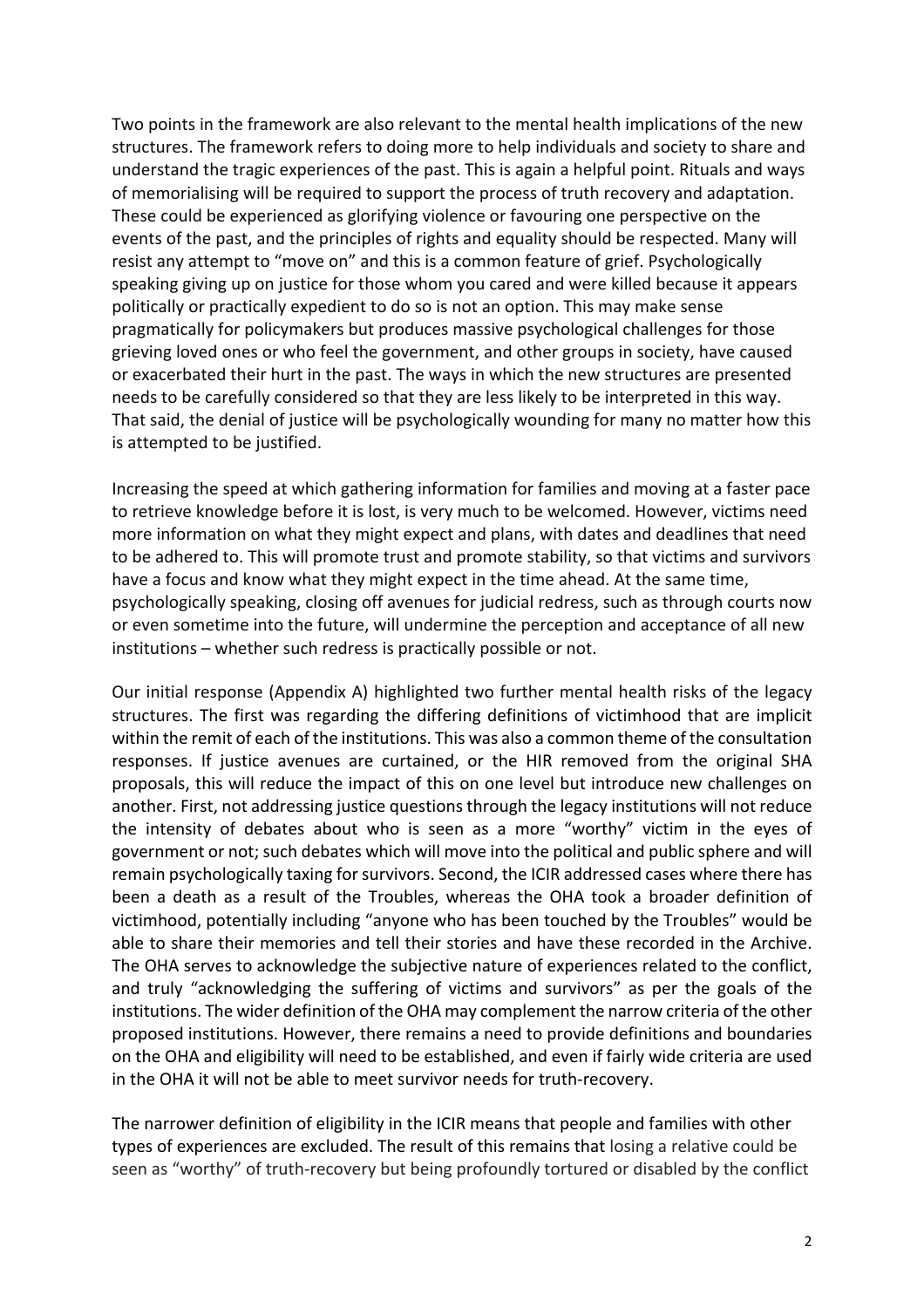is only "worthy" of acknowledgement or storytelling in the OHA. Financial and practical limits might be needed to run the different institutions, but the consequences of including or excluding individuals from the information retrieval process will have mental health consequences thus demanding a duty of care or altering what different institutions focus upon. The second difficulty was that individuals and families may need to approach more than one institution, and navigate a system that could turn out to be bureaucratic, complex, mechanistic and "cold". Whilst one body will be in place there remains two goals, one of truth recovery and the other of relating individual experiences. Even if one over-arching institution is setup, it will still require information on the structure of the institution and its components to be effectively communicated to survivors as well as those that support them. There remains a risk that victims may end up telling their stories to different components of the process as proposed. Survivors may also have to figure out the role of a new mental health service attached to such structures as we originally recommended (see below), and Victims and Survivors Support Service at the same time.

In conclusion, in our original response we emphasised the need for a victim and survivor centred, trauma-informed approach and set out a series of recommendations on how this might be achieved. This are contained in Appendix A, but for reference we summarise them here:

- 1. Any legacy institutions should adopt a victim and survivor-centred perspective. This means that the process should be scrutinised from the perspective of the victim, and their journey through engagement with one of more of the structures.
- 2. Support for victims through the process should be standardised and offered on an equal basis to all survivors across the legacy institutions.
- 3. A process of demand profiling and impact assessment should be undertaken prior to the commencement of the work of the institutions so that need is established, based on the current research evidence about the numbers affected.
- 4. At the specialized level, the institutions should adopt a trauma-informed approach. We need to ensure that the legacy structures and processes screen people for mental illness and trauma-related conditions and facilitate treatment.
- 5. A Mental Health Advisory Group with an expert chair, is convened to oversee and monitor the implementation of any new legacy institutions.
- 6. The mental wellbeing of those who work within the legacy institutions particularly those who witness the testimonies of the victims and survivors and those tasked with delivering justice and establishing level of need should be protected.

We believe these recommendations remain pertinent to the new proposed framework, especially as they will bring new mental health challenges if implemented as proposed.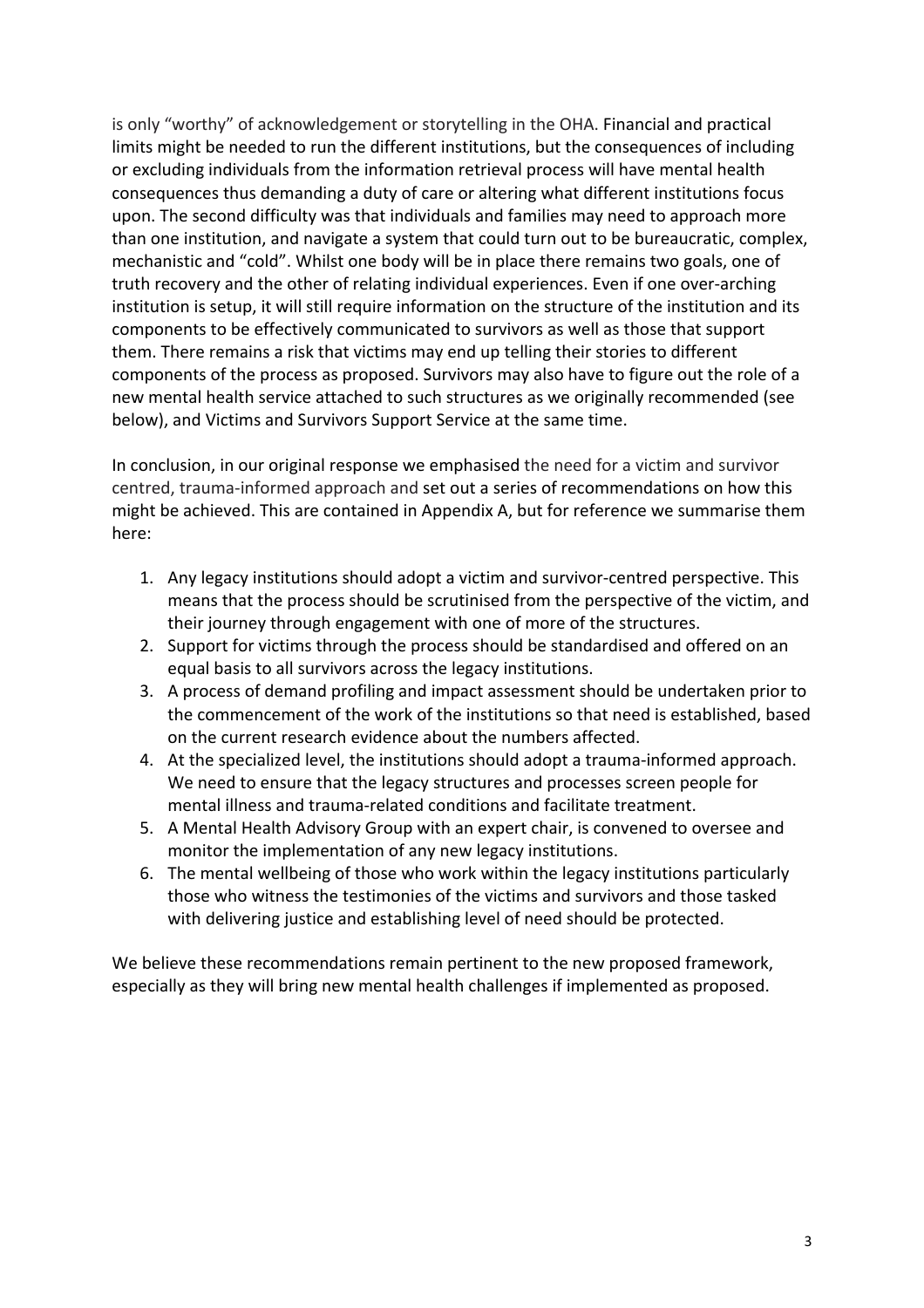### **APPENDIX A**

**Response to the "Addressing the Legacy of Northern Ireland's Past" Consultation, 4 October 2018 by Professor Siobhan O'Neill, Professor of Mental Health Sciences, Ulster University & Professor Brandon Hamber, The John Hume and Thomas P. O'Neill Chair in Peace, Ulster University**

### **The Research on Trauma and the Troubles**

Ulster University research shows that whilst around 71.5% of the population have minimal levels of mental illness, the mental health difficulties of at least half of the remaining 28.5% (approx. 213,000 adults) appear to be directly related to the Troubles. These figures are based on robust data, using strict psychiatric criteria for mental illness, and they illustrate how the conflict was a significant and distinctive stressor in the life of the community in Northern Ireland for over 40 years (Bolton, 2017; McLafferty et al., 2016; O'Neill et al., 2015). This study showed that 39% of the population experienced a traumatic event that was related to the Troubles. Such events included bombings, shootings, and witnessing killings and mutilations. Troubles related trauma was also shown, in these studies, to increase the likelihood of suicidal behaviour (O'Neill et al., 2014) and this fits with theoretical psychological understandings of suicide which demonstrate the impact of violence and habituation to pain and death, on the person's capability to act in response to suicidal thoughts. Sadly, this is also borne out in the population's rates of suicide deaths which, 16 per 100,000 are the highest in the UK. Our male suicide rate is double that of England. The suicide rate has doubled since the Good Friday Agreement, and whilst there are many contributory factors, the fraught nature of the peace process, the legacy of poverty and despair in the areas most affected, has resulted in the most deprived areas having rates that are up to three times those of the last deprived areas (Bunting et al., 2018).

The research demonstrated the depth and scale of the mental health needs of the NI population, however progress on meeting those needs and providing the evidence-based treatments for complex trauma-related illnesses has been slow. In the meantime, the consequences are manifest in the form of social unrest and high rates of prescribed medication (Benson et al., 2018). Mental illness stifles healing and empathy. Psychological therapies can help individuals make meaning from their experiences, which not only reduces their suffering, but also allows them to place the experience in context, to foster recovery. Such processes at both a personal, and community level promote peacebuilding, and create the environment for peace. We know, from other research conducted by staff at Ulster University, that for victims and survivors of trauma, the issues of truth, justice, accepting responsibility, compensation and official acknowledgement are part of this "meaning making" and are interwoven with healing (Hamber, 2009). In fact, healing, often promoted by addressing wider victim issues such as truth and justice, in such circumstances may provide the conditions for post traumatic growth (Joseph, 2015). The opposite is also true, that failing to address the wider needs of survivors (such as a desire for justice or truth) can have negative psychological consequences into the long term (Hamber, 2009).

The proposed legacy institutions will therefore have a profound impact on the mental health of the individuals who engage with them, those who for whatever reason choose not to, and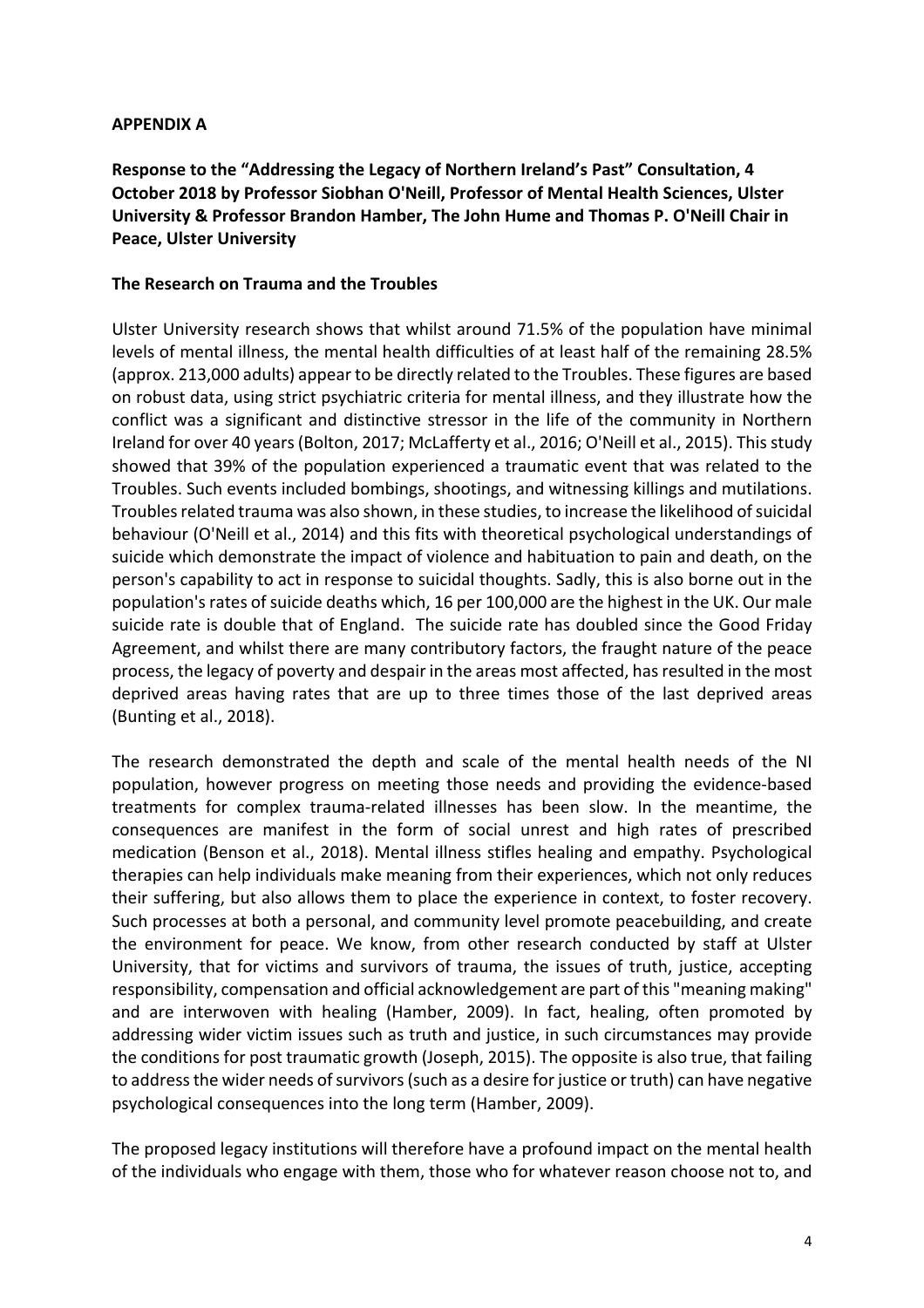those with existing trauma-related conditions and mental illness who either participate, or hear about them from the media and other sources. It is vital that the mental health of those affected is protected through this process.

In this document we base our definitions of trauma and mental illness, and therefore "victimhood", on the psychiatric criteria for mental illness. However, it is important to acknowledge the contested nature of this term and the difficulties associated with the use of narratives of "deserving" and "undeserving" victims, which can in fact, serve to exacerbate suffering and illness among those who have been affected by very real injustices. The term "survivor' may be viewed as more appropriate, and in fact reflects the fact that the majority of those affected by the years of violence have not had significant long-term mental illness. There are numerous examples of post traumatic growth, where people have flourished as a result of their experiences. However significant proportions of those affected by multiple horrors, and adverse childhood experiences will no doubt have serious and chronic mental illness (in NI 4.3% of the population, McLafferty et al., 2016). It is this group that the institutions aim to target and it is incumbent upon them to ensure that the vulnerable people who engage with the institutions have an opportunity to obtain treatments and are not subjected to further harm. In addition, for those without a diagnosed condition, the process will prove extremely stressful and although most have coped over time with what happened, the social and psychological impact of the conflict has been profound (Bolton, 2017; McLafferty et al., 2016; O'Neill et al., 2014).

Among the key goals of the institutions are the promotion of reconciliation and the acknowledgement of the suffering of victims and survivors. However, it is startling in this regard that the needs of survivors, particularly in relation to psychological support, receives scant consideration in the consultation document. In this response we therefore consider the potential impact of the legacy structures and their processes, on the mental health of the people who engage with them, the staff, and on the population in general.

We put forward six key recommendations to mitigate against harm and maximise the potential of the institutions to promote recovery and healing.

#### **Mental health risks of the proposed legacy institutions**

The consultation document proposes four new legacy institutions, each addressing the needs of victims and survivors as defined in different ways. Three of the institutions, the Historical Investigations Unit (HIU), the Independent Commission on Information Retrieval (ICIR) and the Oral History Archive (OHA) will deal with the needs of specific groups of victims. There are two challenges with this structure from a mental health perspective, that are not addressed in the current proposals. The first is regarding the differing definitions of victimhood that are implicit within the remit of each of the institutions.

The HIU and ICIR address cases where there has been a death as a result of the Troubles, whereas the OHA takes a broader definition of victimhood, potentially including "anyone who has been touched by the Troubles would be able to share their memories and tell their stories and have these recorded in the Archive. This would include victims and survivors, but also former soldiers and police officers, members of the emergency services, former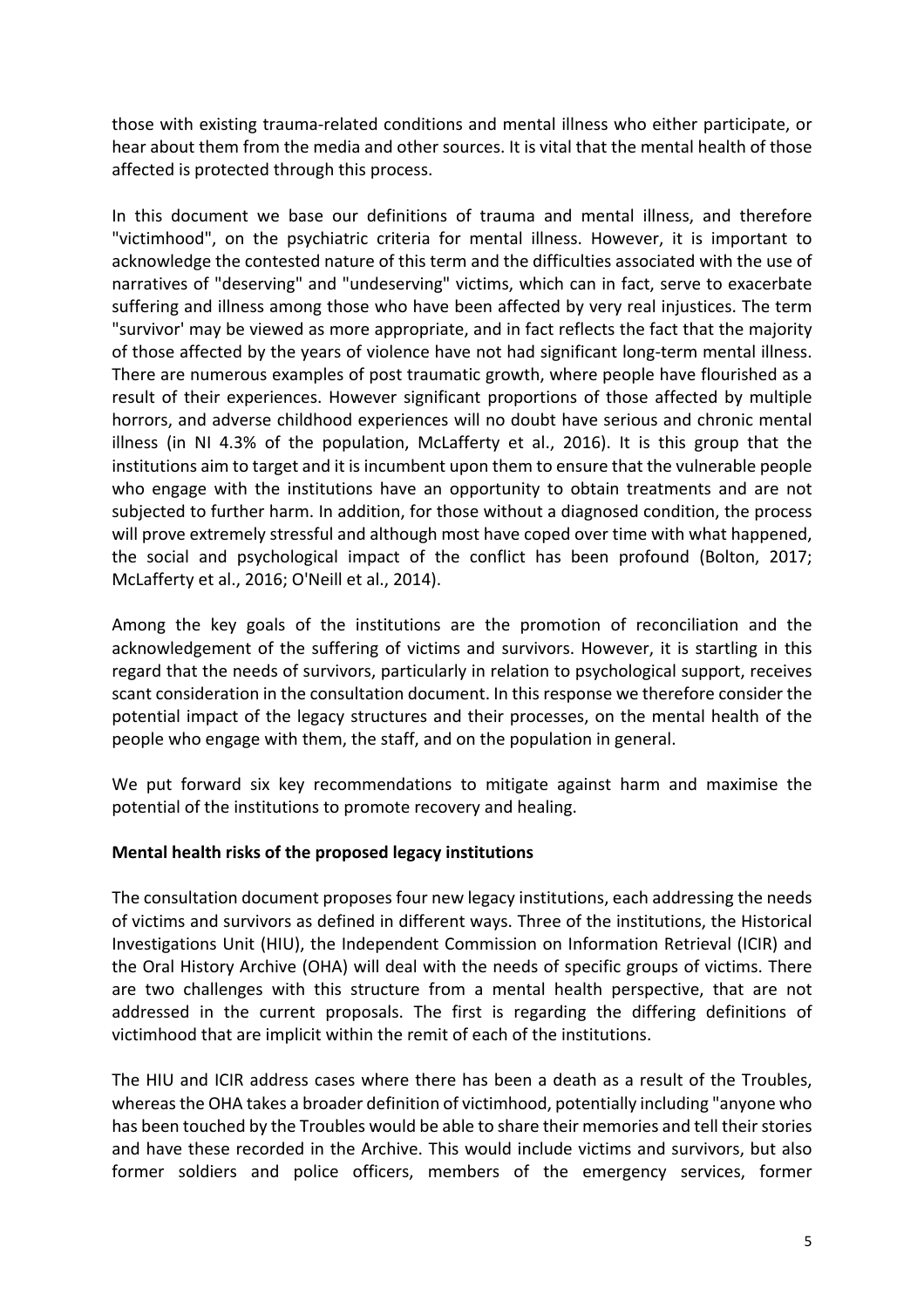paramilitaries, and anyone who lived through this difficult period in Northern Ireland's history".

The OHA may be regarded as serving to acknowledge the subjective nature of experiences related to the conflict, and truly "acknowledging the suffering of victims and survivors" as per the goals of the institutions. There is the possibility that the wider definition of the OHA may complement the narrow criteria of the other proposed institutions. However, there will more than likely need to be definitions and boundaries imposed on the OHA and eligibility will need to be established, and even if fairly wide criteria are used in the OHA it will not be able to meet some survivor needs such as justice or truth-recovery. In contrast, the adoption of a narrower definition of eligibility in the HUI and ICIR means that people and families with other types of experiences will be excluded. The result of this for victims, whether established in law or not, could be that losing a relative could be seen as "worthy" of investigation and truthrecovery (with the potential benefits of truth and possibly even justice) in the HIU and ICIR, but being profoundly tortured or disabled by the conflict is only "worthy" of acknowledgement or storytelling in the OHA. The latter of course could in some cases be validating for individuals, but for others it could have a psychological impact in which their subjective suffering is minimised in their eyes by the nature of the institutions. Acknowledgement and validation are important to "meaning making" and will promote recovery, but it has to be noted that the inclusion criteria for the HUI and ICIR has the potential to cause hurt and further harm. We acknowledge that financial and practical limits might be needed to run the different institutions, but the real consequences of including or excluding individuals goes beyond legal and pragmatic questions, and will have mental health consequences thus demanding a duty of care.

The second difficulty with the structures is the possibility that individuals and families may now need to approach one or more institutions, and navigate a system that could turn out to be bureaucratic, complex, mechanistic and "cold". There is little information on how the structures relate to one another and there is the real risk that victims may end up telling their stories to three different bodies, as well as victims having to figure out the role of a new mental health service and Victims and Survivors Support Service at the same time.

There is reference to the fact that support will be provided under each of the institutions (with the exception of the IRG) but this is not discussed in any uniform way in the proposed documents. For example, it is noted that HIU would have "a dedicated family support function to assist families through the process"; ICIR will ensure "families would be supported and the ICIR would keep them informed of progress"; the OHA will make potential contributors aware of "support arrangements available for victims/survivors and appropriate support bodies". In addition to this the "Stormont House Agreement outlined a Commitment from the Northern Ireland Executive to provide access to an advocacy counsellor who would assist victims and survivors to engage with the legacy institutions". In short, there is no standardised approach to support and the broadly autonomous nature of the proposed institutions might result in very different support mechanisms being put in place with different and unequal outcomes. Any support provided needs to meet the needs of victims, many of whom will have had negative experiences in accessing services in the past, which serve to create further pain and distress. In other processes around the world poor administrative treatment of victims and haphazard support has been found to have profoundly negative impacts (Hamber, 2009).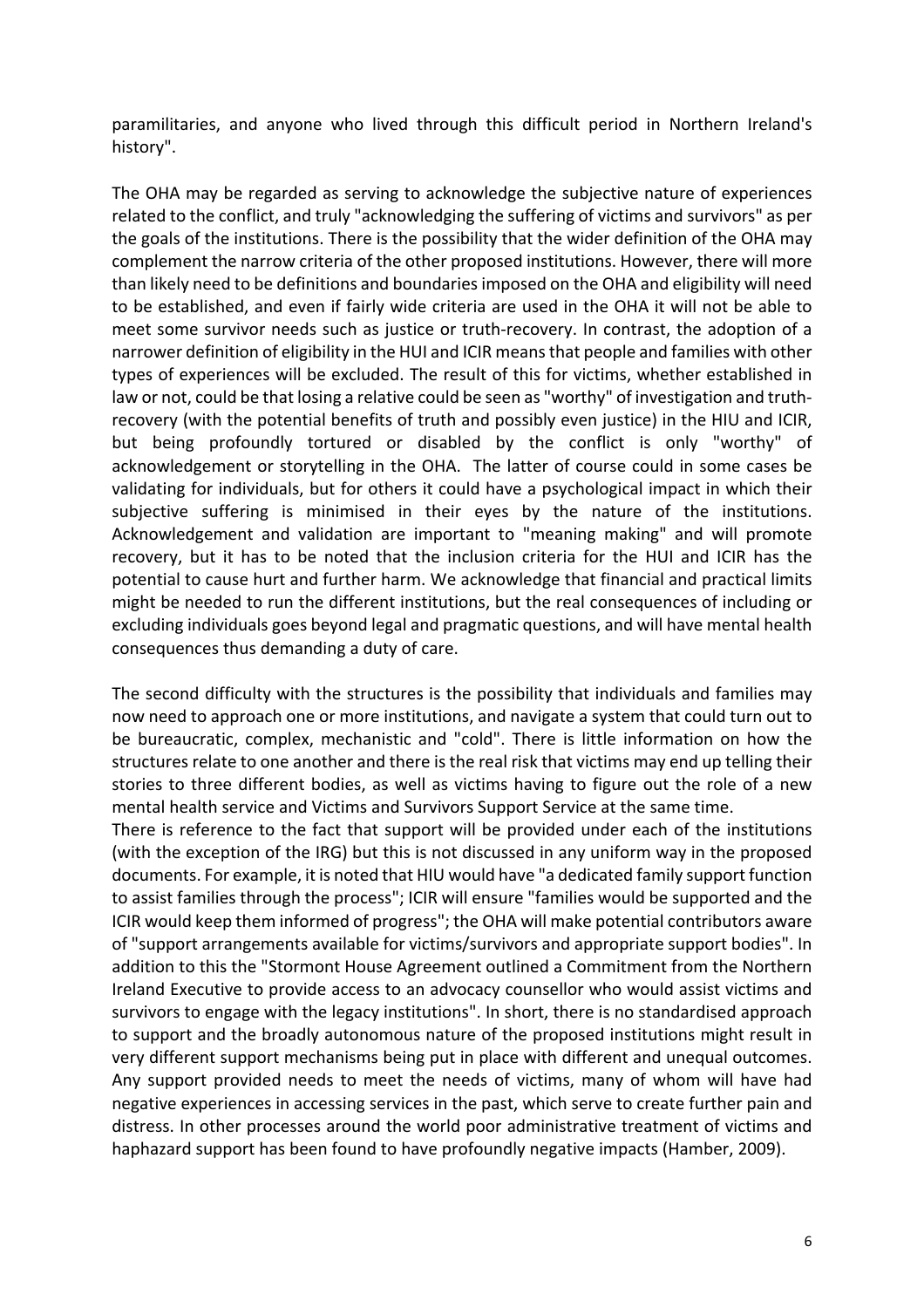Currently the mental health support to those who engage with the institutions is likely to come from the Victims and Survivors Service who have in place 23 Advocacy and Support Workers and 25 Mental Health and Wellbeing case workers. In addition, the institutions plan to work with the Regional Trauma Network to ensure that people who engage with the service receive timely and effective treatments. Participants may also engage wish to engage with the statutory and non-statutory mental health services, including the suicide prevention helpline, Lifeline, as well as wider community-based support and trauma services. But it is not clear how the support spoken about in the consultation document will relate to or interface with these existing supports, or if these will be resourced.

It is therefore important that a process of demand profiling and impact assessment is undertaken prior to the commencement of the work of the institutions so that likely need is established, based on the current research evidence about the numbers affected. The Victims and Survivors Service, Regional Trauma Network and statutory and non-statutory sector need to be adequately resourced to deliver services and treatments on this basis. In addition to this the institutions need to be assessed from the perspective of the survivor navigating through them, and it is to this we now turn.

## **A victim and survivor centred, trauma-informed approach**

The US substance abuse and services administration (SAMSHA, 2018) define a traumainformed approach as an approach that:

- 1. Realizes the widespread impact of trauma and understands potential paths for recovery;
- 2. Recognizes the signs and symptoms of trauma in clients, families, staff, and others involved with the system.
- 3. Responds by fully integrating knowledge about trauma into policies, procedures, and practices; and
- 4. Seeks to actively resist re-traumatization.

We recommend that the legacy institutions adopt these principles in their engagement with victims and survivors, and the Northern Ireland population as a whole.

Three of the proposed institutions deal with narratives about what happened, which may be described as personal experiences and interpretations, facts, stories, or truths. However, each institution delivers different outcomes, and as such, the structures may be perceived from a psychological level to place a value on the importance of one method (and its attached narrative) over another. Furthermore, although hearing multiple versions of "truth" can be helpful, processes of truth recovery also have the potential for further personal destabilisation (Hamber, 2009). New information and revelations, regardless of which institution they fall under, have the capacity to exacerbate the mental health symptoms associated with trauma exposure and PTSD, and impede healing and recovery. For example, in other processes around the world, truth recovery can often mean previously untold stories emerging (say of betrayal) which can create new dynamics and challenges. To address such complex situations a range of supports will be necessary operating at different levels.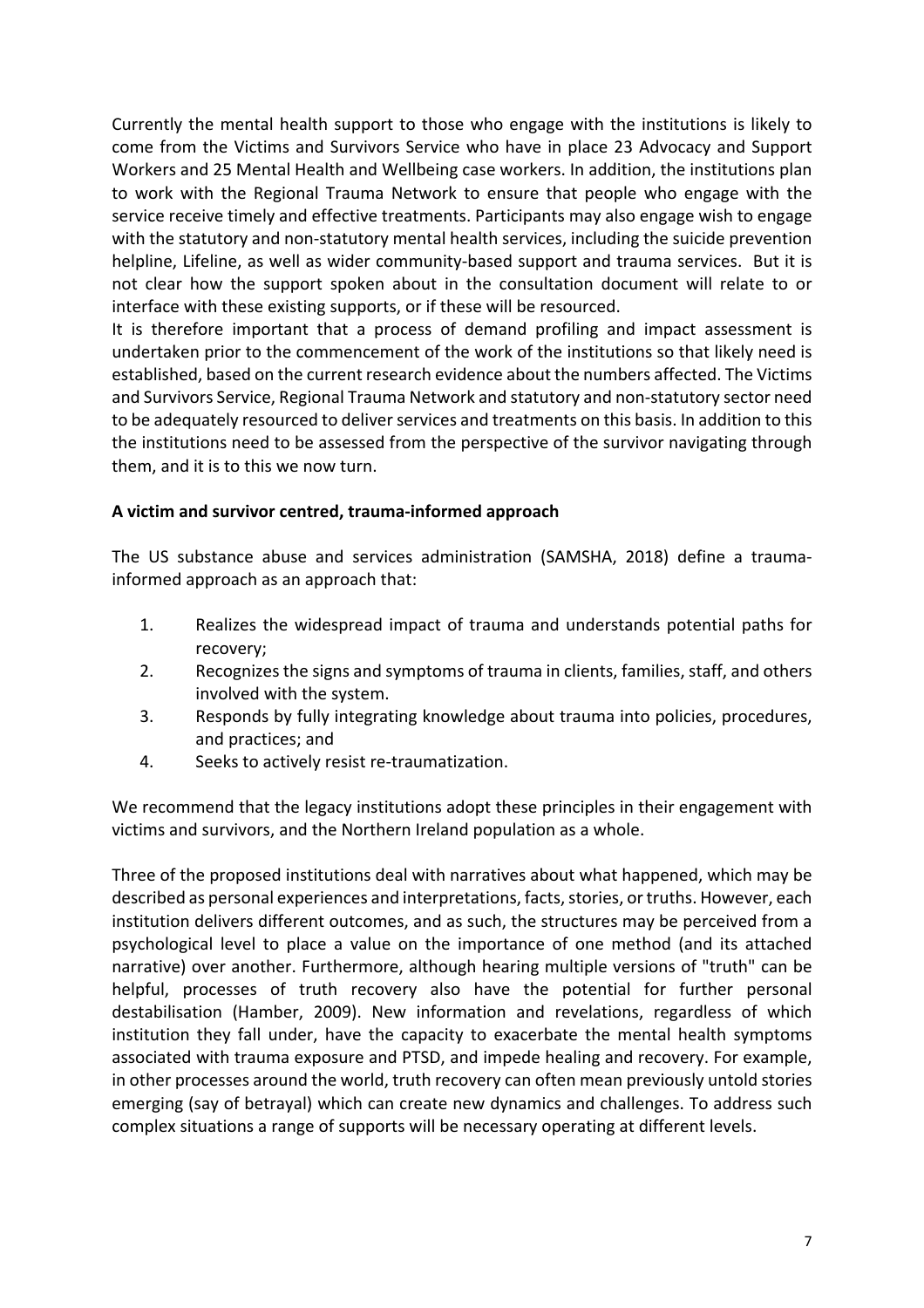At a practical level, four broad categories or types of interventions that could improve the psychosocial well-being of those in the midst of humanitarian and political emergencies have been identified (IASC, 2007), and we would argue thinking of support in the legacy process could be considered in a similar way (see Figure 1). Needs listed at the bottom of the pyramid require the most investment and resources, and those identified thereafter may need progressively less resources, although all layers are important, require implementation concurrently (IASC, 2007) and are inter-related. Some areas of need might also be acute and demand specific treatments or interventions.



*Figure 1 IASC (2007) Intervention pyramid for mental health and psychosocial support, diagram from Hamber (2015)*

The most extensive task aimed to ensure psychosocial well-being, according to the IASC Guidelines is to (re)establish security, ensure adequate governance and services that address basic physical needs (food, water, basic health care, control of communicable diseases, etc.). This is beyond the remit of the proposed institutions, although a sensitivity to the fact that mental health is continually impacted upon by social conditions such as living in poverty or areas with serious social problems should underpin any intervention.

Secondly, it should be recognized that for many victims (and the population at large) key community and family support is essential to well-being, and often the first port of call in times of distress.

Thirdly, non-specialised supports (these can include emotional and livelihood support) for the still smaller number of people who additionally require more focused individual, family or group interventions by trained and supervised workers should be ensured.

There are many different types of intervention implicit in the community, support and nonspecialised levels outlined above. Less clinical and community-driven approaches include activities such as group sharing of problems, befriending, community dialogue, healing rituals, art projects, theatre initiatives, interpersonal skills development, training on issues such as legal support, advocacy and mediation. Many community groups, and local structures, in Northern Ireland have provided these supports over the years. They should continue to be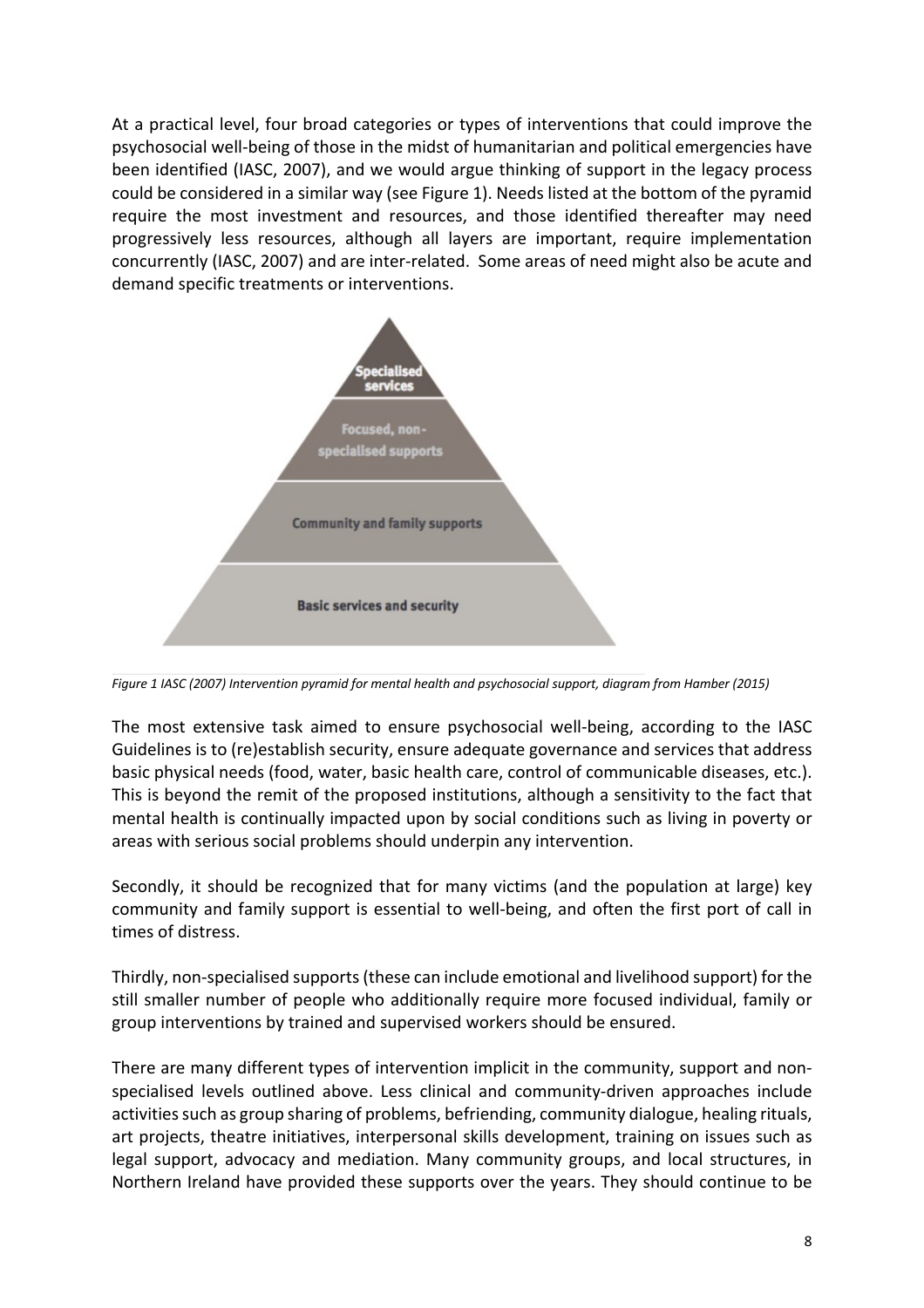resourced to offer these supports throughout the legacy process and to complement specialized services.

Finally, the specialised services of psychologists, psychiatrists or other trained individuals should be offered to people with severe mental disorders whenever their needs exceed the capacities of existing primary/general health services (Bolton, 2017; IASC, 2007).

In terms of specialised services it is important to consider the mental health impact of trauma, and the features of post-traumatic stress disorder (PTSD) in particular. This understanding is critical to a trauma-informed approach. Exposure to types of traumas associated with the Northern Ireland Troubles can lead to specific clusters of mental health symptoms, and PTSD. The effects of trauma exposure are not only borne by those who have experienced the trauma, but also by those who work with them and witness their testimonies (Bolton, 2017).

PTSD is characterised by three clusters of symptoms:

- Horrifying flashbacks and nightmares of a particular event, where it is as if that person was re-experiencing the event;
- Avoidance and numbing, where the person suppresses even positive emotional responses, to avoid any reminder of the event and to avoid "triggering" a flashback or intrusive memory;
- Hypervigilance; a heightened stress reactivity that impedes day to day functioning.

In the Northern Ireland study of health and stress we found that in 2008 8.8% of the population had met the criteria for PTSD (Bunting et al., 2013). PTSD is treatable, but this requires specialist "trauma-focused" therapies, which serve to "re-programme" the interactions between the person's memories of the event and their stress response systems (NICE recommends trauma focused Cognitive Behavioural Therapy, NICE, 2018). In addition to PTSD, trauma exposure was associated with a wide range of other mental illnesses many of which were also severe and enduring. In 2008 only one in five had received treatment that they perceived to be effective (Bunting et al., 2015). There is therefore huge concern about the level and impact of this unmet need, and the institutions need to consider this when implementing the proposals.

Many people with trauma related mental illnesses avoid reminders of the events that led to their illness. This is particularly the case for people with PTSD, as any reminder may trigger flashbacks, and in effect consolidate the illness. People who share their experiences and who receive inappropriate responses, or who ask for help and do not receive treatment that is effective, frequently report a worsening of symptoms. Worryingly, inappropriate responses to requests for help for mental illness can worsen the sense of hopelessness and despair that is associated with suicidal thoughts. One of the main goals of the legacy institutions is to encourage disclosure, therefore the implications for mental health and trauma need to be carefully considered and the effects mitigated against. A deliberate trauma-informed approach that offers support throughout and after the process is necessary.

But any direct traumatic responses cannot be addressed completely outside the wider social and political context. The legacy institutions will generate "new" information, as disclosed to the institutions of the legacy, or available as a result of the oral history archive. Perceptions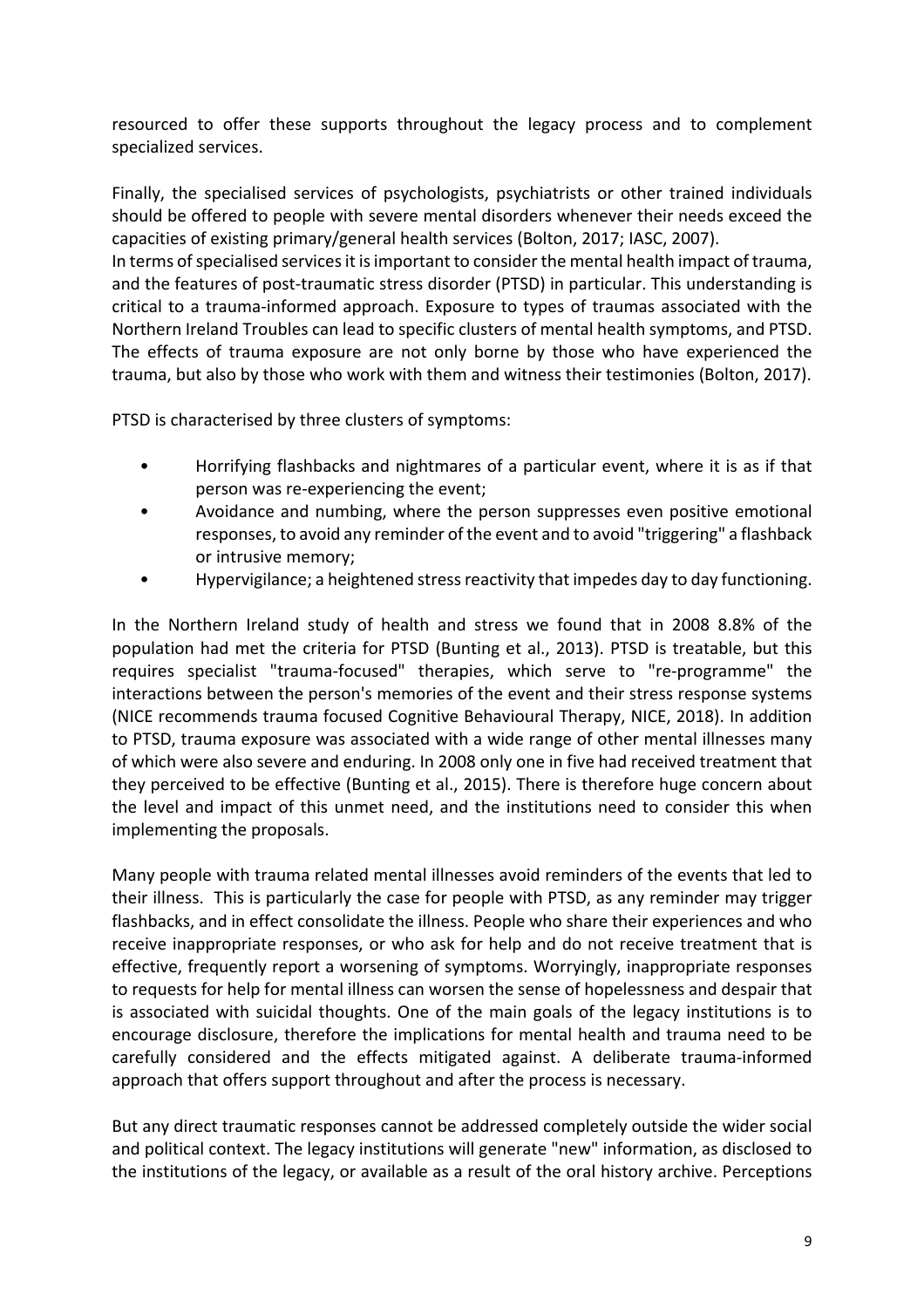about the value placed on that information, in terms of the extent of suffering and the need for compensation can impact upon the "meaning making" that fosters recovery. However, equally whilst truth can be powerful and transformative, it can also exacerbate pain and suffering, and prompt further unhelpful rumination. Truth, justice, and recovery processes can serve to validate and prioritise some perspectives over others. The processes must therefore be delivered cautiously and monitored carefully. When people share testimonies that even their nearest and dearest may be unaware of they can become vulnerable. The testimonials are precious and the ways in which they can be made public and used, or in fact exploited by others needs to be managed carefully. The same can be said of testimonies collected in the OHA. We note with deep concern that "there would be a procedure for the disposal of records where the Deputy Keeper has decided collected records should not form or should cease to form part of the OHA". In terms of testimony destroying a victim's testimony, no matter the reason, could have very deep and lasting impact for the individual. Again, any such process of record destruction from a psychological perspective needs to be deeply considered, if not removed from the remit of the OHA.

By defining the boundaries of victimhood in terms of who can speak to what institution, or deeming certain information irrelevant, may be perceived to be making judgements about a person's suffering, that is at best insensitive and at worst, itself traumatizing. By diminishing the very real suffering caused by the trauma of physical injury, witnessing death or serious injury (all of which are included in psychiatric definitions of trauma) we risk causing additional harm. Such harm needs to be mitigated at the top of the pyramid outlined above by offering adequate and professional support through, and at the other levels ensuring that social, legal, welfare and community support is also forthcoming and resourced, most likely through assessing needs and making appropriate referrals.

We make six specific recommendations:

- 1. The institutions should adopt a victim and survivor-centred perspective. This means that the process should be scrutinised from the perspective of the victim, and their journey through engagement with one of more of the structures. The impact on the individual and their family should be charted. We advise that clear guidelines are set in place regarding how to contact the institutions, and that all those who engage with them are guided and supported through the whole process and afterwards. Demanding a victim re-tell their story in multiple ways to different individuals and bodies needs to be avoided, and synergy between the institutions at this level needs to be ensured. We understand the need to create a legal framework for the legacy institutions, but from a mental health perspective victims' engagement with such processes, and setting them up from their perspective is vital. The current legislative process runs the risk of being overly focused on the procedural at the expense of how victims subjectively experience engagement with the institutions.
- 2. Support for victims through the process should be standardised and offered on an equal basis to all survivors across the legacy institutions. As noted above, the various institutions seem to talk about family and victim support in different ways in the consultation document, and it is not clear how the process outlined interfaces with the Stormont House Agreement proposals for Advocacy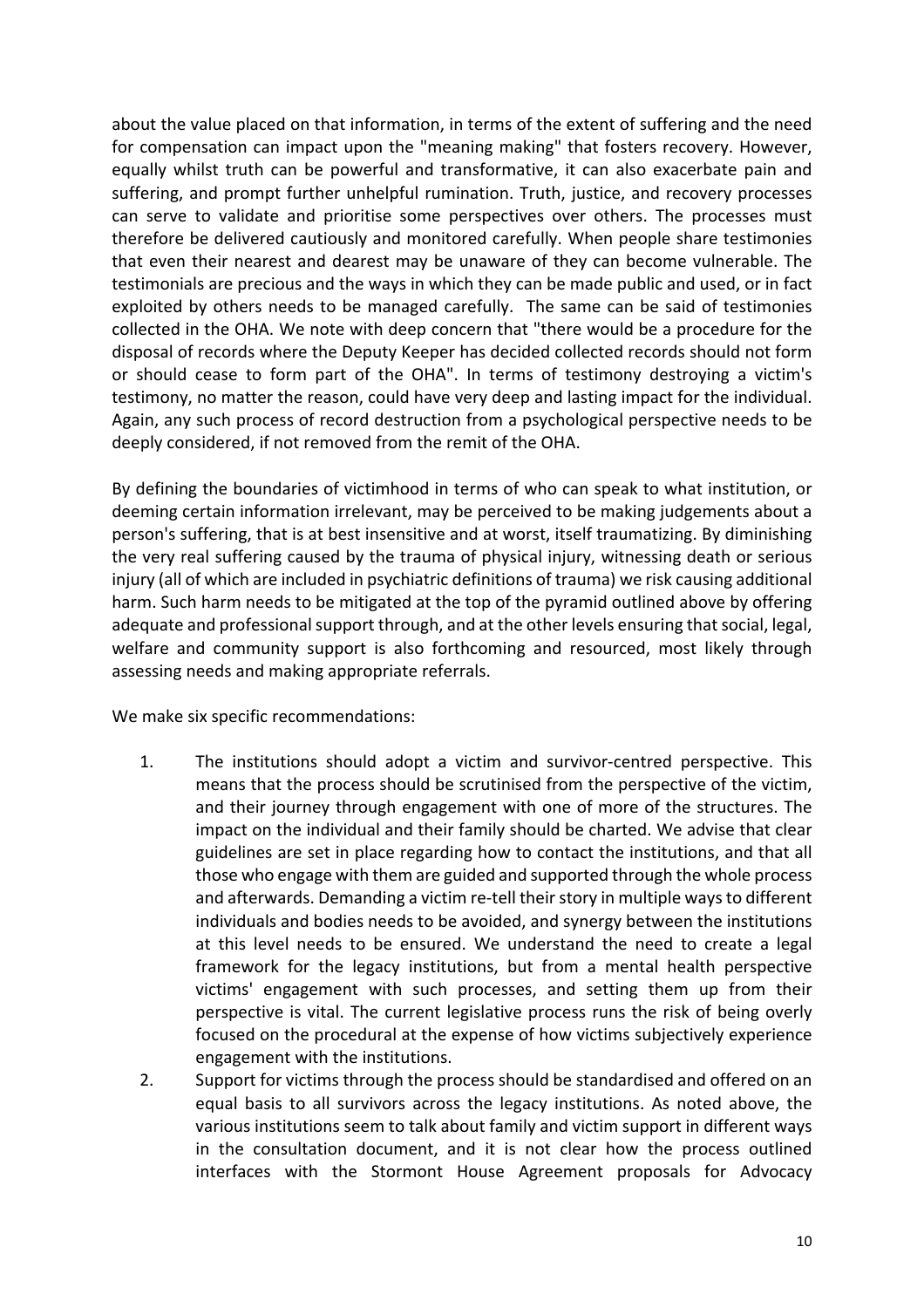Counsellors. A standardized support process, with varying and individually appropriate referral strategies, for family and individual support needs to run across all the legacy institutions. There should not be different support mechanisms in different institutions. This links to the point above 1. In so far as the entire journey through the process for a victim should be considered holistically not just in an individual institutional lens (e.g. ICIR, HIU, OHA).

- 3. It is important that a process of demand profiling and impact assessment is undertaken prior to the commencement of the work of the institutions so that need is established, based on the current research evidence about the numbers affected. The Victims and Survivors Service, Regional Trauma Network and statutory and non-statutory sector need to be adequately resourced to deliver services and treatments on this basis. The balance between offering support and appropriate referral at different levels (e.g. specialized and non-specialized support) needs to be struck. In other words, adequate social and community support (offered by many community groups already) for anyone engaging in the process needs to be ensured through adequately resourced referral networks and awareness, along with specialized support services.
- 4. At the specialized level, the institutions should adopt a trauma-informed approach. We need to ensure that the legacy structures and processes screen people for mental illness and trauma-related conditions and facilitate people with mental illnesses and symptoms of trauma and PTSD in receiving treatment. This would ensure that the structures and processes operate in a manner that is cognisant of the need to avoid causing further hurt for those with diagnosable conditions, and does not impede the process of recovery and healing of victims who have trauma-related mental illness.
- 5. We recommend that a Mental Health Advisory Group with an expert chair, is convened to oversee and monitor the implementation of the institutions, working across all four of the institutions. The role of this group would be to ensure that the institutions and those who work with people who engage with them adopt a compassionate, trauma-informed approach, screening for suicidality and traumarelated mental illnesses and referring where appropriate. The Mental Health Advisory Group should also advise on, as well as assess, how all supports at different levels will interface with existing structures in the statutory and nonstatutory sectors, an issue that is not clear in the consultation document. This group would also monitor how the institutions manage the expectations of the general public and publicise the work, so as to ensure that the potential for retraumatisation and the exacerbation of existing psychological conditions is minimized. The Mental Health Advisory Group should also continually take stock, and make recommendations, on how to ensure the institutions run in a victimcentered way and the experiences of victims are holistically taken into account, in terms of how they are dealt with throughout the process from the administrative level, to making referrals through to meeting specialized mental health needs.
- 6. We need to protect the mental wellbeing of those who work within the legacy institutions particularly those who witness the testimonies of the victims and survivors and those tasked with delivering justice and establishing level of need. This area is often ignored but all those interfacing with victims, from senior staff to those taking testimony, should be trained with regards to understanding the